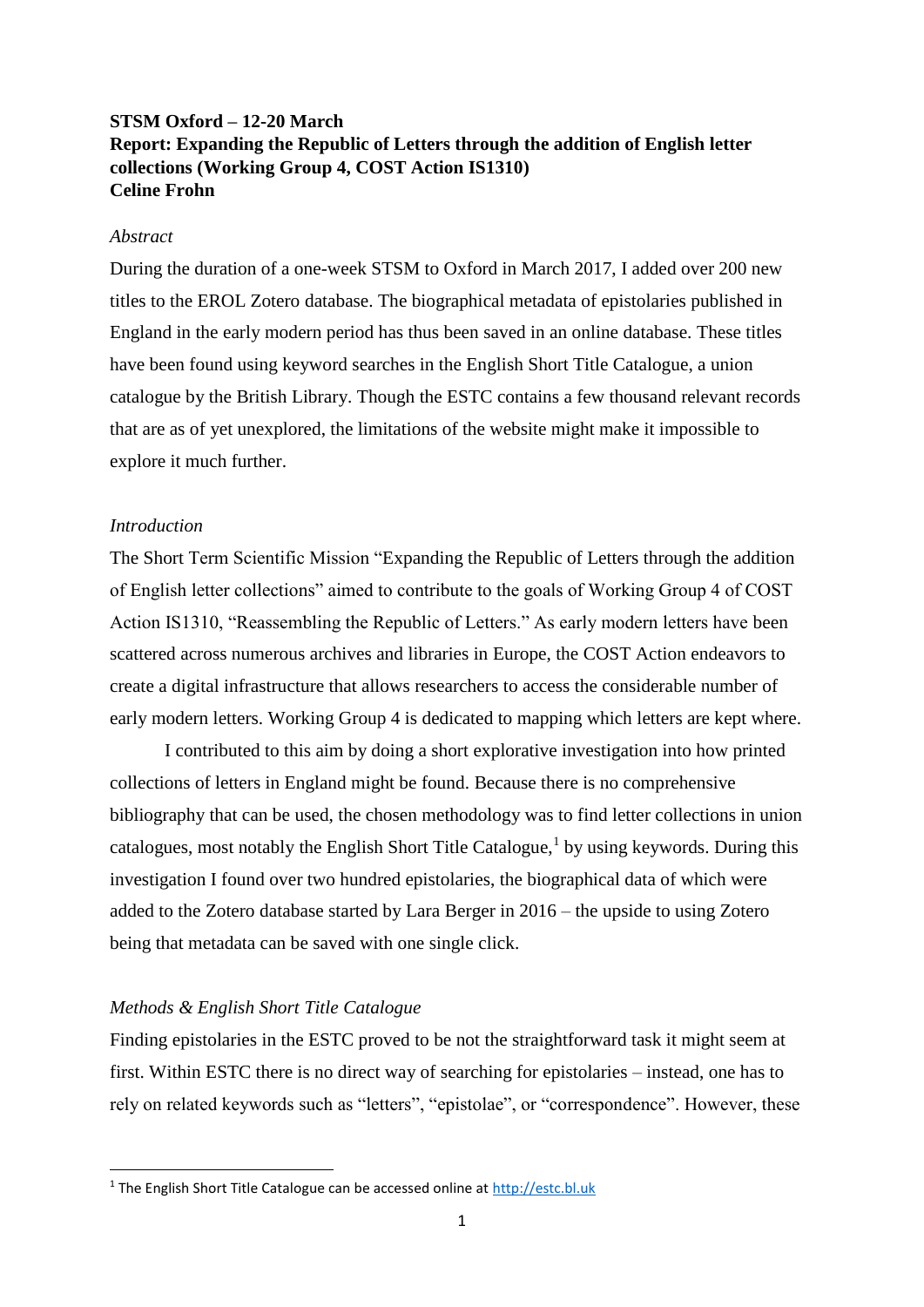keywords sometimes bring up a whole onslaught of entries. As time was limited, I decided to tackle smaller categories first – "small" in this case denoting searches that yielded less than a few hundred. This allowed me to get an idea of the sort of entries that could be expected when searching the ESTC, and experimenting with different keywords in finding epistolaries.

In my proposal for the STSM, two expected difficulties were identified. The first, the issue of defining a letter, become more pertinent as I started adding entries into Zotero. Because many entries in ESTC carry very little metadata, it is often difficult to discern whether a record concerns a letter, a fictional text, or a pamphlet. Most of these "border cases" are not easily accessible in digitized form for further scrutiny. As the goal was to find print epistolaries, I could often exclude entries based on their length (often only a handful of pages). Occasionally searching for the author in the CERL Thesaurus<sup>2</sup> could shed some light on the nature of the letter collections. The toughest border cases were those in which it was not clear whether the book collected essays or letters; and books that collected letters in addition to a plethora of other writings. In these cases I generally added the title to EROL, making a note in Zotero.<sup>3</sup> Another difficulty for me personally was a relative lack of knowledge of Latin, which necessitated me to use Google Translate to judge Latin titles. As I am not thoroughly convinced of the translation skills of this website, the Latin entries probably require a second look-through.

The second difficulty I identified in my proposal was the issue of duplicate entries through inconsistent or idiosyncratic titling. There was a large amount of duplicate entries in the ESTC – some books might be listed over twenty times, especially if the title contained unusual punctuation. In these cases I strove to only add the title of the epistolary to EROL once. Some duplicates might have slipped through nevertheless.

### *Further use of ESTC*

1

Overall I searched through the most obvious keywords: variations on *responsoria* and *responsa*, *epistolae*, *opus posthumum*, philosophical letters, correspondence, select letters. The downside of the ESTC is that many keywords bring up the same results, and as far as I have found, there is no way to exclude results that may have been shown before. This is especially pertinent because the largest obvious search input, the genre and/or title "letters",

 $<sup>2</sup>$  A website by the Consortium of European Research Libraries containing a huge collection of personal name</sup> records, printers, bibliographical information, etcetera:<http://thesaurus.cerl.cgi-bin/search.pl>

<sup>&</sup>lt;sup>3</sup> All notes by me start with my initials to distinguish them from notes imported from the ESTC, and look for example like: "CF: not sure if this contains letters."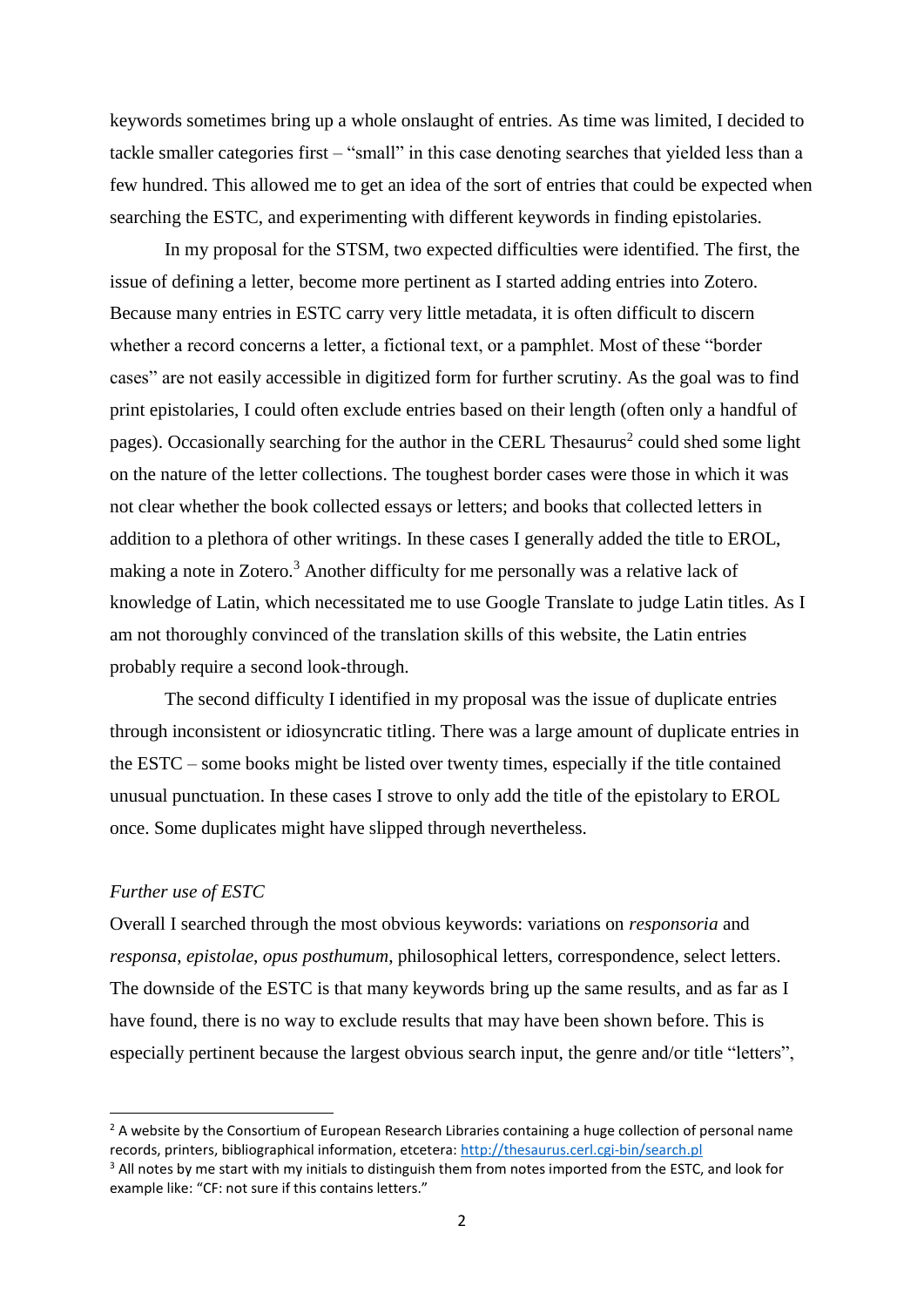has not yet been sorted through. Most epistolaries I found so far will probably be included in this bulk of entries. On the upside, it *is* possible to continue looking through entries where you left off at an earlier date. Though there is no guarantee, the database seems to be quite stable, and one can for example fill in "385" to go to the 385<sup>th</sup> record a certain search might have brought up. This makes sure one does not have to repeat yesterday's work once the site has been closed. A critical issue here, however, is that it seems to be impossible to get the website to show more than 1000 records. Although the genre "letters" contains over 5600 entries, only a thousand can be accessed. Titles containing the word "letters" includes almost 12.000 entries. So far I have not found a way around the 1000-record limit – which severely limits the usefulness of the ESTC for finding epistolaries.

In a short random sample in the genre "letters", I browsed through 60 randomly selected entries.<sup>4</sup> This sample resulted in three titles to be added to Zotero. Following this, one might estimate that about 250 more epistolaries can be found in the "letters" genre. However, this is only if the 1000 record cap can be somehow circumvented. If this is not possible, only about 50 more will probably be added. Finding these will approximately take six hours.<sup>5</sup> This would mean that should work on English epistolaries be continued, and EROL be expanded, new avenues for finding titles probably need to be found.

# *Early English Books Online*

**.** 

One such other avenue for finding biographical data of epistolaries is Early English Books Online (EEBO). Containing over a hundred thousand entries, EEBO's searchable digital database contains images of early modern print books. Though at this stage my mission was to collect metadata, EEBO is a promising avenue when the content of the books become relevant as well. Sadly, EEBO is only available through institutions, and its catalogue cannot be accessed in the public domain.

While EEBO, unlike the ESTC, does actually contain a subject category "Epistolaries" (Epistolaries – Early works to 1800), this only yielded a rather disappointing single result (tragically, this single result fell outside of the scope of my project and therefore was not added to EROL). Repeating generic keywords such as "letters", "epistolae", and "correspondence" yielded comparable results – though less in quantity – as the keywords did

<sup>&</sup>lt;sup>4</sup> To ensure randomness, I looked at the 1<sup>st</sup>, 21<sup>st</sup>, 46<sup>th</sup>, 51<sup>st</sup>, 71<sup>st</sup>, 96<sup>th</sup> (etcetera) entries. This took me roughly 30 minutes.

<sup>&</sup>lt;sup>5</sup> It has to be noted though that this should not be underestimated. In my experience it is very tiring to have to look through records. I tend to take breaks every half hour, even if just for a few minutes, or a headache will develop.